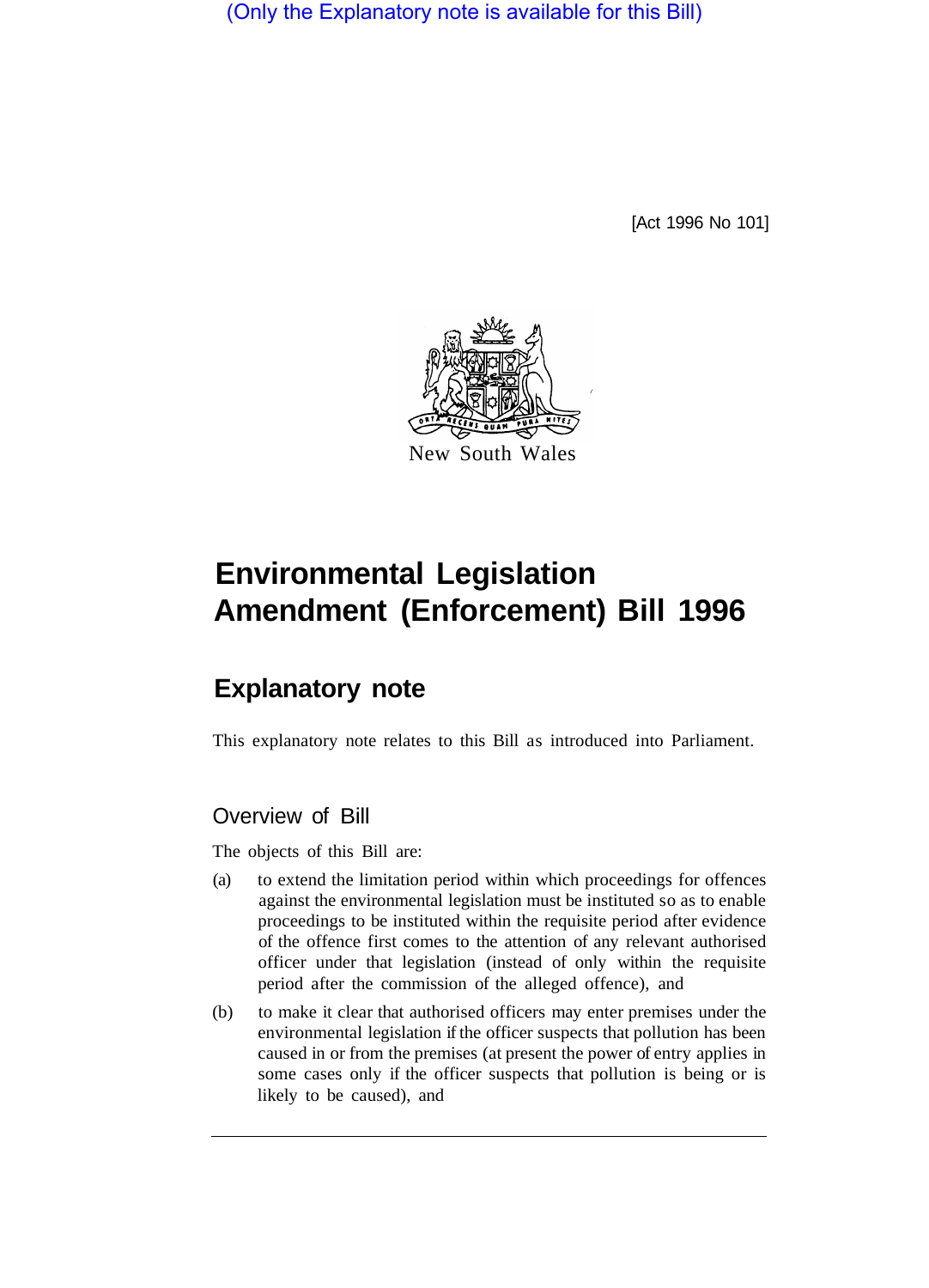Environmental Legislation Amendment (Enforcement) Bill 1996 [Act 1996 No 101]

Explanatory note

(c) to make it clear that authorised officers may require an occupier of premises under the environmental legislation to produce records if the officer suspects that pollution has been caused in or from the premises (at present the power to require the production of records applies only if the officer suspects that pollution is being or is usually caused).

## Outline of provisions

**Clause 1** sets out the name (also called the short title) of the proposed Act.

**Clause 2** provides for the commencement of the proposed Act on a day or days to be appointed by proclamation.

**Clauses 3-7** are formal provisions giving effect to the amendments to the *Environmental Offences and Penalties Act 1989,* the *Clean Air Act 1961,* the *Clean Waters Act 1970,* the *Noise Control Act 1975* and the *Pollution Control Act 1970* set out in Schedules 1-5.

#### **Schedule 1 Amendment of Environmental Offences and Penalties Act 1989**

The Schedule substitutes section 12 of the Act to give effect to paragraph (a) of the above objects.

At present, proceedings for serious environmental offences must be commenced within 3 years after the commission of the alleged offence. Other environmental offences must be commenced within 12 months after the commission of the alleged offence. Under the proposed substituted section, the period is extended to 3 years or 1 year (depending on the offence) after evidence of the offence first comes to the attention of relevant authorised officers under the environmental legislation.

#### **Schedule 2 Amendment of Clean Air Act 1961**

The Schedule amends section 27 of the Act to give effect to paragraph (c) of the above objects in connection with air pollution.

#### **Schedule 3 Amendment of Clean Waters Act 1970**

The Schedule amends section 29 of the Act to give effect to paragraph (c) of the above objects in connection with water pollution.